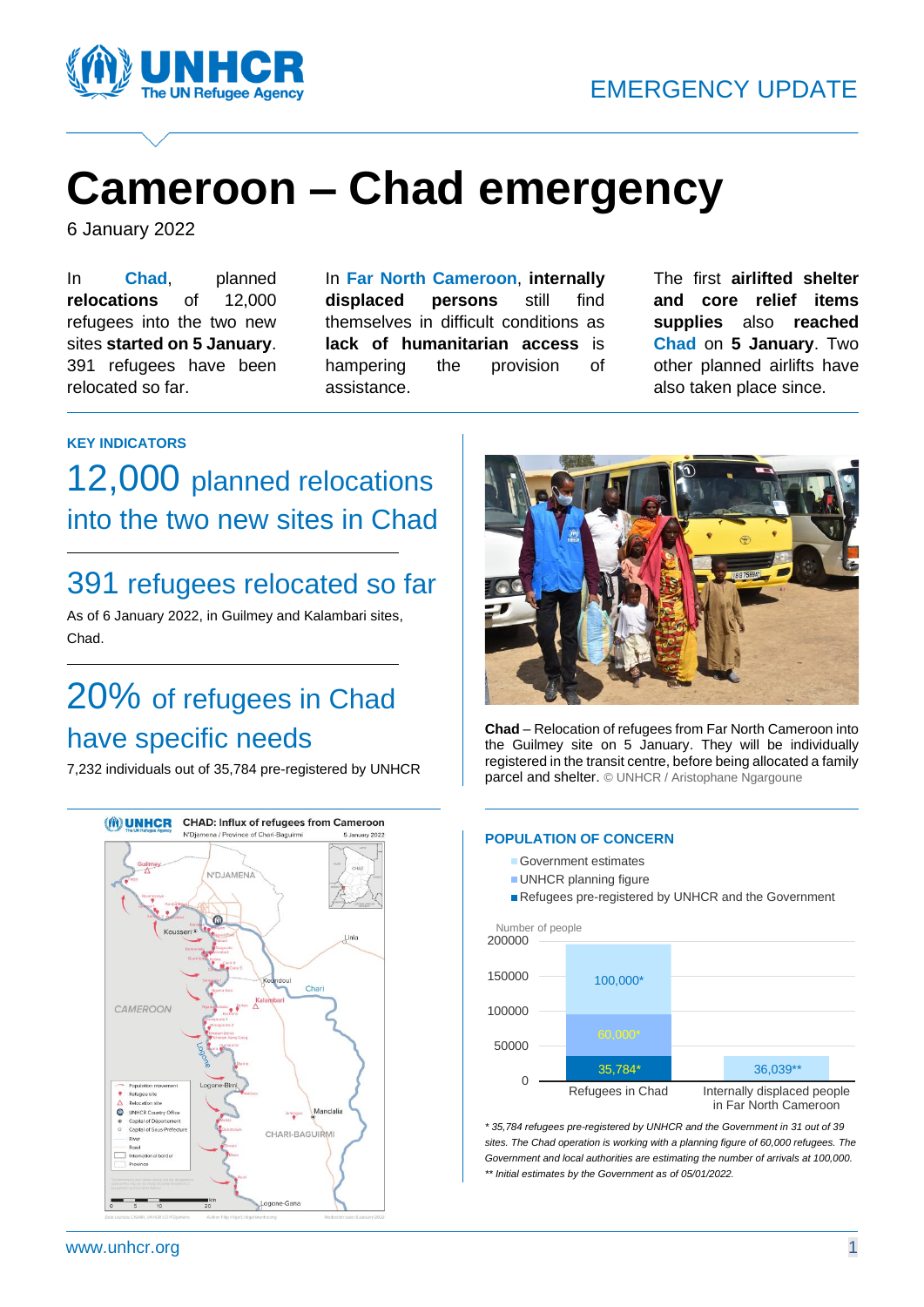

#### **THE CONTEXT**

Clashes between communities of herders, farmers and fishermen broke out on 5 December in the village of Ouloumsa, Far North Cameroon. Violence quickly spread to neighbouring villages before reaching Kousseri, the administrative centre and main commercial hub of Logone and Chari division, on 8 December.

Previous inter-communal clashes had taken place in August this year, and had displaced some 23,000 people across Cameroon and Chad. The repatriation of the 8,500 refugees who had remained in Chad was at an advanced stage of discussion between the two countries when the new clashes broke out.

On 15 December, a Level 2 emergency was declared for the UNHCR Operation in Chad. The Level 1 emergency for Cameroon, which was declared following the previous inter-communal clashes in August, is maintained.

# Operational Context

### Population movements and security situation

- Security and defence forces are still deployed in areas affected by the recent crisis and the situation remains calm.
- The situation in Chad has been calm since the start of the crisis, with access to asylum guaranteed by the Government. No new arrivals were recorded in Chad over the past week.

## UNHCR Emergency Response

### Far North Cameroon

- **Needs assessment** | The planned multi-sector needs assessment (MSNA) in collaboration with the Directorate of Civil Protection (DPC) which was due to start on 4 January has been rescheduled for 10 to 14 January 2022.
	- UNHCR still has not been able to secure humanitarian access to Logone and Chari division, where it is estimated that 70 percent of the IDPs present are settled in spontaneous sites with inadequate access to shelter, water and sanitation, and health facilities. There are many women and children among the displaced, and the authorities have reported an absence rate of 30 to 40 percent in primary and secondary schools across the division, a rate likely increased by forced displacement.
	- The Government (MINAS, MINPROFF), UNHCR and UN and NGO partners (UNFPA, IOM, several NGOs) started a joint assessment of the protection needs of internally displaced persons at the Domayo sports complex site in Maroua, Diamare division, on 30 December. The mission will then assess protection needs in the Pette and Bogo sites, also in the Diamare division. Awaiting the outcomes of the comprehensive protection assessments, the rapid protection assessment under the lead of the protection sector underscores critical needs in GBV, child protection, Housing, Land and Property (HLP) and legal protection.
- **Coordination and Partnerships | In line with the IASC Cluster approach, UNHCR is leading the** Shelter/Core Relief Items (CRI), Camp Coordination and Camp Management (CCCM) and Protection clusters. The Rapid Response Mechanism (RRM) was activated as soon as the emergency started under the coordination of OCHA. Weekly coordination meetings are still taking place in Maroua and Kousseri, and OCHA continues to liaise with the authorities.